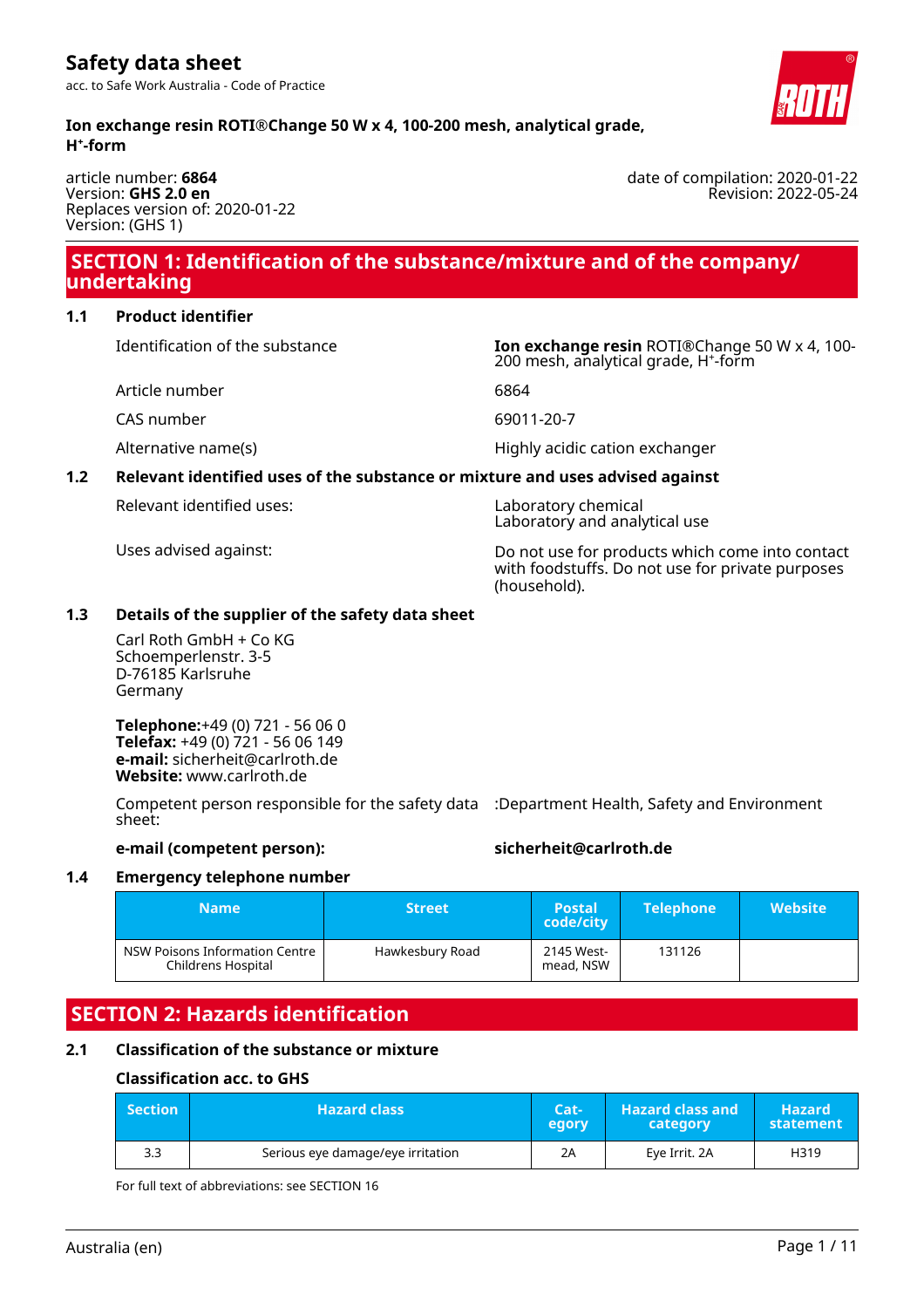### **Safety data sheet**

acc. to Safe Work Australia - Code of Practice



#### **Ion exchange resin ROTI®Change 50 W x 4, 100-200 mesh, analytical grade, H⁺-form**

article number: **6864**

| 2.2 | <b>Label elements</b>           |                                                                                                                                    |
|-----|---------------------------------|------------------------------------------------------------------------------------------------------------------------------------|
|     | <b>Labelling</b>                |                                                                                                                                    |
|     | <b>Signal word</b>              | <b>Warning</b>                                                                                                                     |
|     | Pictograms                      |                                                                                                                                    |
|     | GHS07                           |                                                                                                                                    |
|     | <b>Hazard statements</b>        |                                                                                                                                    |
|     | H319                            | Causes serious eye irritation                                                                                                      |
|     | <b>Precautionary statements</b> |                                                                                                                                    |
|     |                                 | <b>Precautionary statements - prevention</b>                                                                                       |
|     | P280                            | Wear eye protection/face protection                                                                                                |
|     |                                 | <b>Precautionary statements - response</b>                                                                                         |
|     | P305+P351+P338                  | IF IN EYES: Rinse cautiously with water for several minutes. Remove contact<br>lenses, if present and easy to do. Continue rinsing |
|     | P337+P313                       | If eye irritation persists: Get medical advice/attention                                                                           |
| 2.3 | <b>Other hazards</b>            |                                                                                                                                    |
|     |                                 | <b>Results of PBT and vPvB assessment</b>                                                                                          |
|     |                                 | According to the results of its assessment, this substance is not a PBT or a vPvB.                                                 |
|     |                                 | <b>SECTION 3: Composition/information on ingredients</b>                                                                           |
| 3.1 | <b>Substances</b>               |                                                                                                                                    |

Name of substance **Ion exchange resin** 

CAS No 69011-20-7

## **SECTION 4: First aid measures**

#### **4.1 Description of first aid measures**



**General notes**

No special measures are necessary.

#### **Following inhalation**

Provide fresh air. In all cases of doubt, or when symptoms persist, seek medical advice.

#### **Following skin contact**

Rinse skin with water/shower.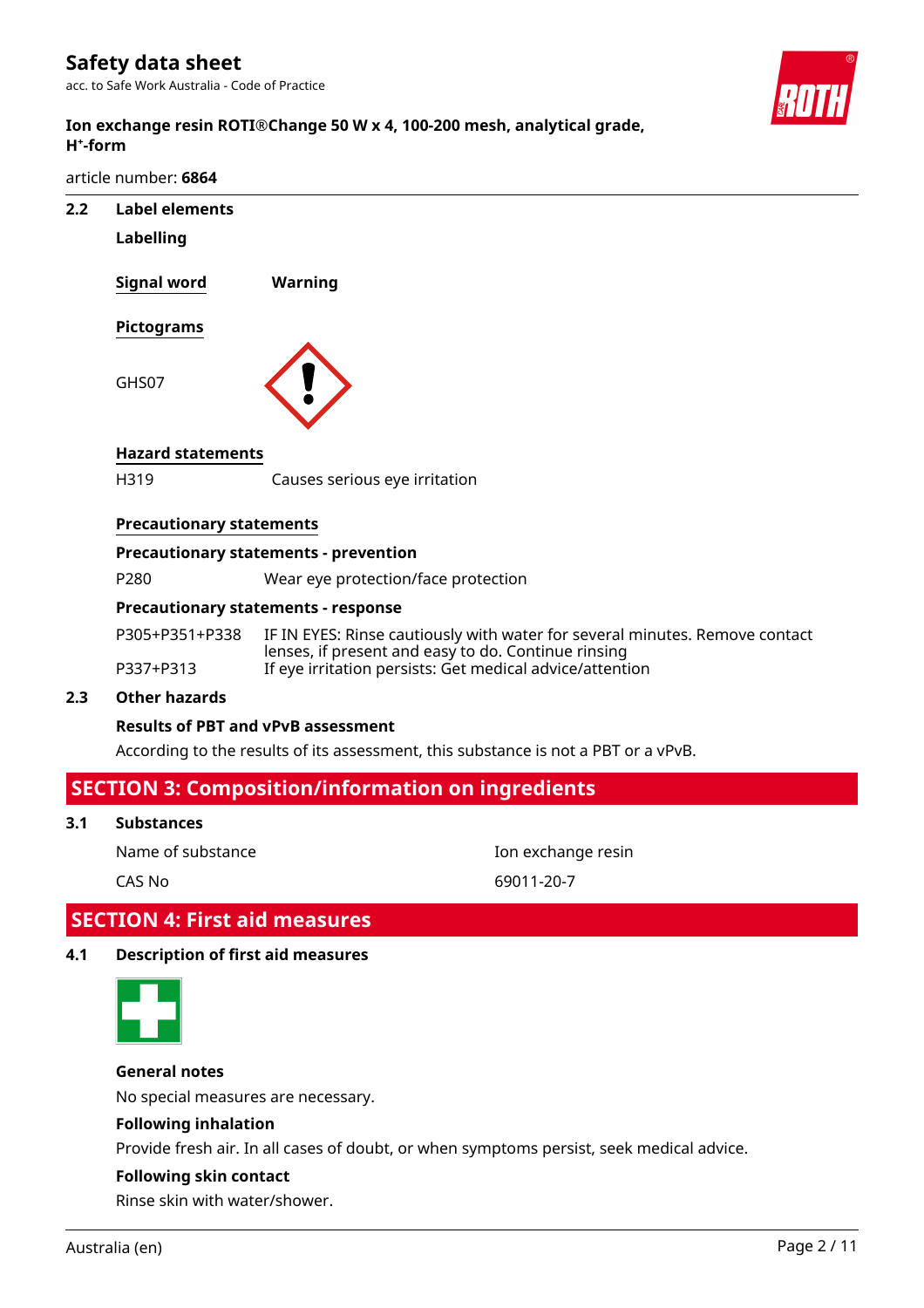

#### **Ion exchange resin ROTI®Change 50 W x 4, 100-200 mesh, analytical grade, H⁺-form**

article number: **6864**

#### **Following eye contact**

Irrigate copiously with clean, fresh water for at least 10 minutes, holding the eyelids apart. In case of eye irritation consult an ophthalmologist.

#### **Following ingestion**

Rinse mouth. Call a doctor if you feel unwell.

**4.2 Most important symptoms and effects, both acute and delayed** Irritation

#### **4.3 Indication of any immediate medical attention and special treatment needed**

none

#### **SECTION 5: Firefighting measures**

#### **5.1 Extinguishing media**



#### **Suitable extinguishing media**

co-ordinate firefighting measures to the fire surroundings water, foam, dry extinguishing powder, ABC-powder

#### **Unsuitable extinguishing media**

water jet

#### **5.2 Special hazards arising from the substance or mixture**

Combustible.

#### **Hazardous combustion products**

Carbon monoxide (CO), Carbon dioxide (CO<sub>2</sub>), Sulphur oxides (SOx), May produce toxic fumes of carbon monoxide if burning.

#### **5.3 Advice for firefighters**

In case of fire and/or explosion do not breathe fumes. Fight fire with normal precautions from a reasonable distance. Wear self-contained breathing apparatus.

### **SECTION 6: Accidental release measures**

#### **6.1 Personal precautions, protective equipment and emergency procedures**



#### **For non-emergency personnel**

Avoid contact with skin, eyes and clothes. Do not breathe dust.

#### **6.2 Environmental precautions**

Keep away from drains, surface and ground water.

#### **6.3 Methods and material for containment and cleaning up**

#### **Advice on how to contain a spill**

Covering of drains. Take up mechanically.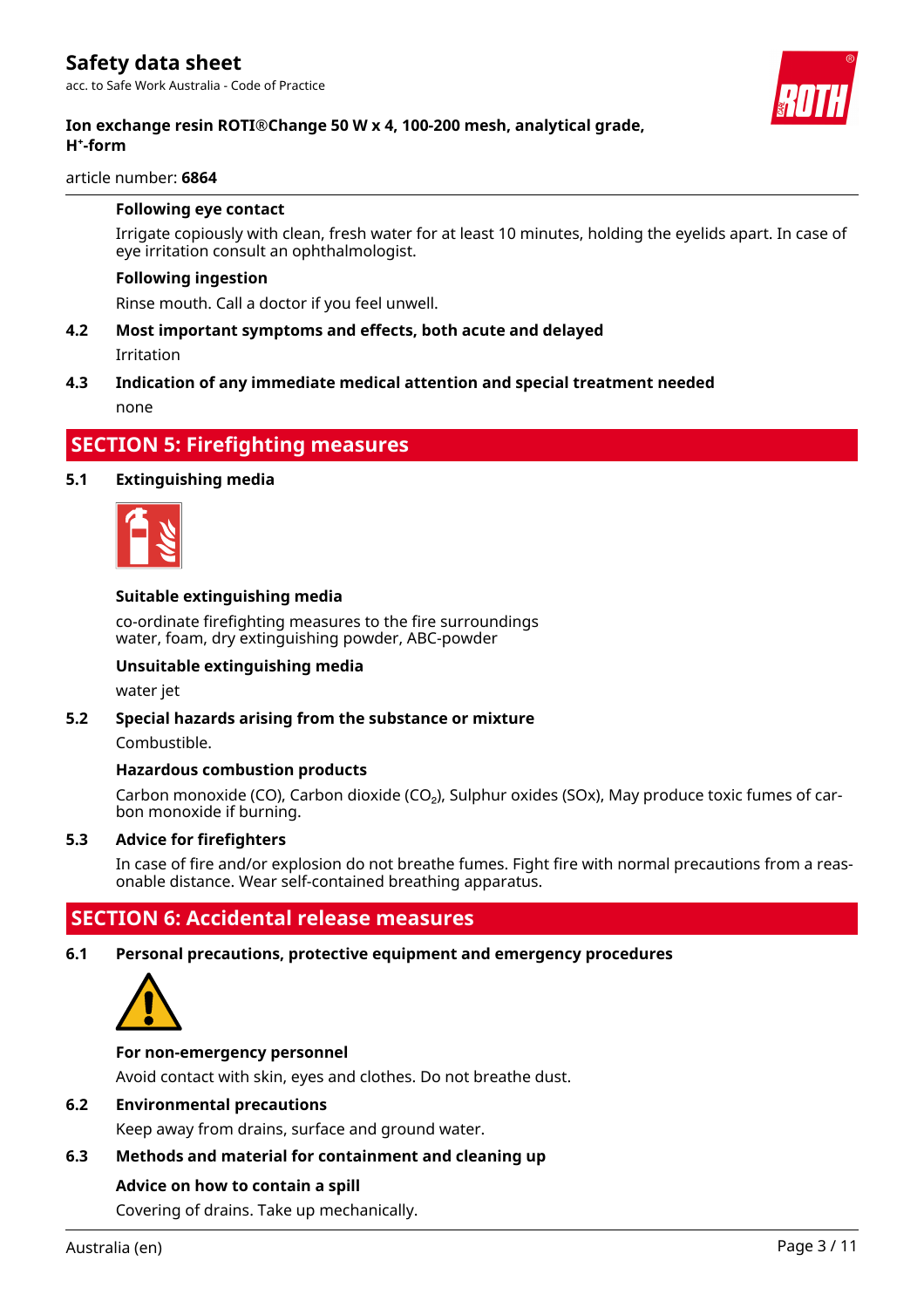#### **Ion exchange resin ROTI®Change 50 W x 4, 100-200 mesh, analytical grade, H⁺-form**

article number: **6864**

#### **Advice on how to clean up a spill**

Take up mechanically. Control of dust.

#### **Other information relating to spills and releases**

Place in appropriate containers for disposal.

#### **6.4 Reference to other sections**

Hazardous combustion products: see section 5. Personal protective equipment: see section 8. Incompatible materials: see section 10. Disposal considerations: see section 13.

### **SECTION 7: Handling and storage**

**7.1 Precautions for safe handling**

Avoid dust formation.

#### **Advice on general occupational hygiene**

Wash hands before breaks and after work. Keep away from food, drink and animal feedingstuffs.

#### **7.2 Conditions for safe storage, including any incompatibilities**

Store in a dry place.

#### **Incompatible substances or mixtures**

Observe hints for combined storage.

**Consideration of other advice:**

## **Specific designs for storage rooms or vessels**

Recommended storage temperature: 15 – 25 °C

**7.3 Specific end use(s)**

No information available.

### **SECTION 8: Exposure controls/personal protection**

**8.1 Control parameters**

#### **National limit values**

**Occupational exposure limit values (Workplace Exposure Limits)**

This information is not available.

**8.2 Exposure controls**

#### **Individual protection measures (personal protective equipment)**

#### **Eye/face protection**



Use safety goggle with side protection.

#### **Skin protection**



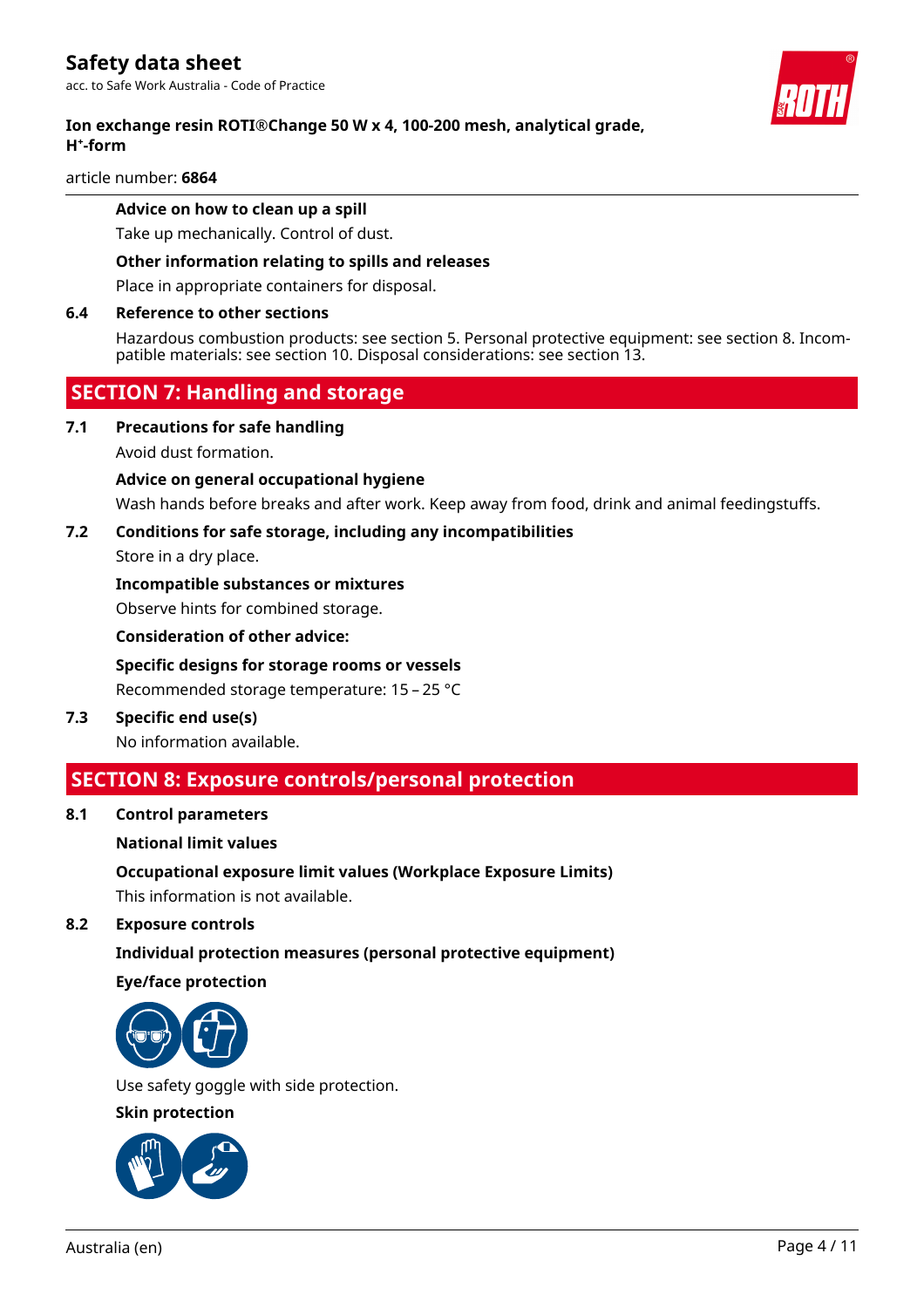#### **Ion exchange resin ROTI®Change 50 W x 4, 100-200 mesh, analytical grade, H⁺-form**

article number: **6864**

#### **• hand protection**

Wear suitable gloves. Chemical protection gloves are suitable, which are tested according to EN 374. For special purposes, it is recommended to check the resistance to chemicals of the protective gloves mentioned above together with the supplier of these gloves. The times are approximate values from measurements at 22 ° C and permanent contact. Increased temperatures due to heated substances, body heat etc. and a reduction of the effective layer thickness by stretching can lead to a considerable reduction of the breakthrough time. If in doubt, contact manufacturer. At an approx. 1.5 times larger / smaller layer thickness, the respective breakthrough time is doubled / halved. The data apply only to the pure substance. When transferred to substance mixtures, they may only be considered as a guide.

#### **• type of material**

NBR (Nitrile rubber)

**• material thickness**

>0,11 mm

#### **• breakthrough times of the glove material**

>480 minutes (permeation: level 6)

#### **• other protection measures**

Take recovery periods for skin regeneration. Preventive skin protection (barrier creams/ointments) is recommended.

#### **Respiratory protection**



Respiratory protection necessary at: Dust formation. Particulate filter device (EN 143). P1 (filters at least 80 % of airborne particles, colour code: White).

#### **Environmental exposure controls**

Keep away from drains, surface and ground water.

### **SECTION 9: Physical and chemical properties**

#### **9.1 Information on basic physical and chemical properties**

| solid                                                        |
|--------------------------------------------------------------|
| granulate                                                    |
| light brown - dark orange                                    |
| odourless                                                    |
| not determined                                               |
| not determined                                               |
| this material is combustible, but will not ignite<br>readily |
| not determined                                               |
| not applicable                                               |
| not determined                                               |
|                                                              |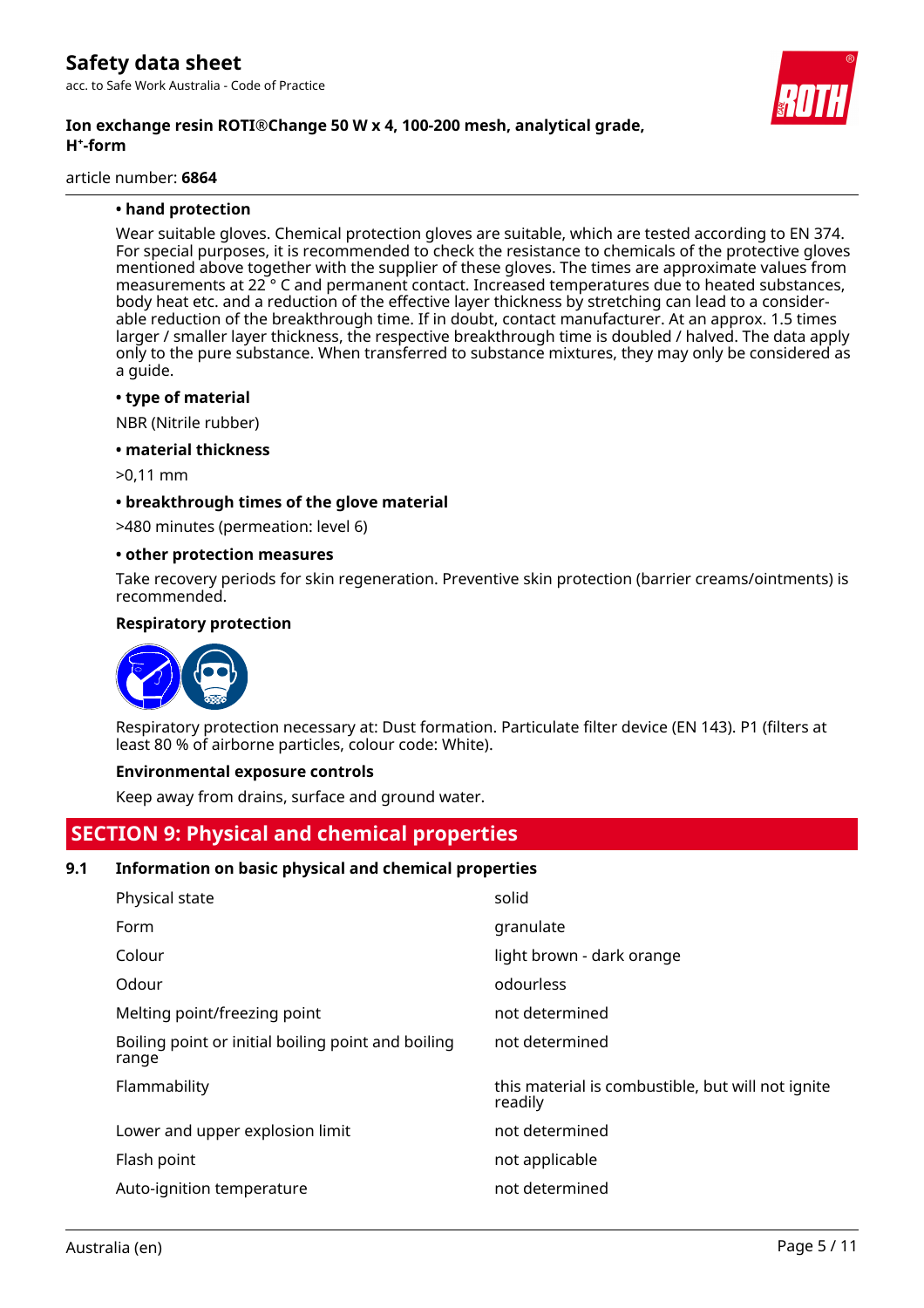**Ion exchange resin ROTI®Change 50 W x 4, 100-200 mesh, analytical grade,**



#### article number: **6864**

**H⁺-form**

| Decomposition temperature                              | $>200$ °C                                                      |
|--------------------------------------------------------|----------------------------------------------------------------|
| pH (value)                                             | not applicable                                                 |
| Kinematic viscosity                                    | not relevant                                                   |
| Solubility(ies)                                        |                                                                |
|                                                        |                                                                |
| Water solubility                                       | (practically insoluble)                                        |
| Partition coefficient                                  |                                                                |
| Partition coefficient n-octanol/water (log value):     | this information is not available                              |
|                                                        |                                                                |
| Vapour pressure                                        | not determined                                                 |
|                                                        |                                                                |
| Density and/or relative density                        |                                                                |
| Density                                                | 1.15 – 1.3 $9/cm^3$                                            |
| Relative vapour density                                | information on this property is not available                  |
|                                                        |                                                                |
| Particle characteristics                               |                                                                |
| Particle size                                          | 100-200 mesh                                                   |
| Other safety parameters                                |                                                                |
| Oxidising properties                                   | none                                                           |
| <b>Other information</b>                               |                                                                |
|                                                        |                                                                |
| Information with regard to physical hazard<br>classes: | hazard classes acc. to GHS<br>(physical hazards): not relevant |
| Other safety characteristics:                          | There is no additional information.                            |

### **SECTION 10: Stability and reactivity**

#### **10.1 Reactivity**

**9.2 Other information**

The product in the delivered form is not dust explosion capable; the enrichment of fine dust however leads to the danger of dust explosion.

#### **10.2 Chemical stability**

The material is stable under normal ambient and anticipated storage and handling conditions of temperature and pressure.

#### **10.3 Possibility of hazardous reactions**

**Violent reaction with:** strong oxidiser, Nitric acid

#### **10.4 Conditions to avoid**

Keep away from heat. Decompostion takes place from temperatures above: >200 °C.

#### **10.5 Incompatible materials**

There is no additional information.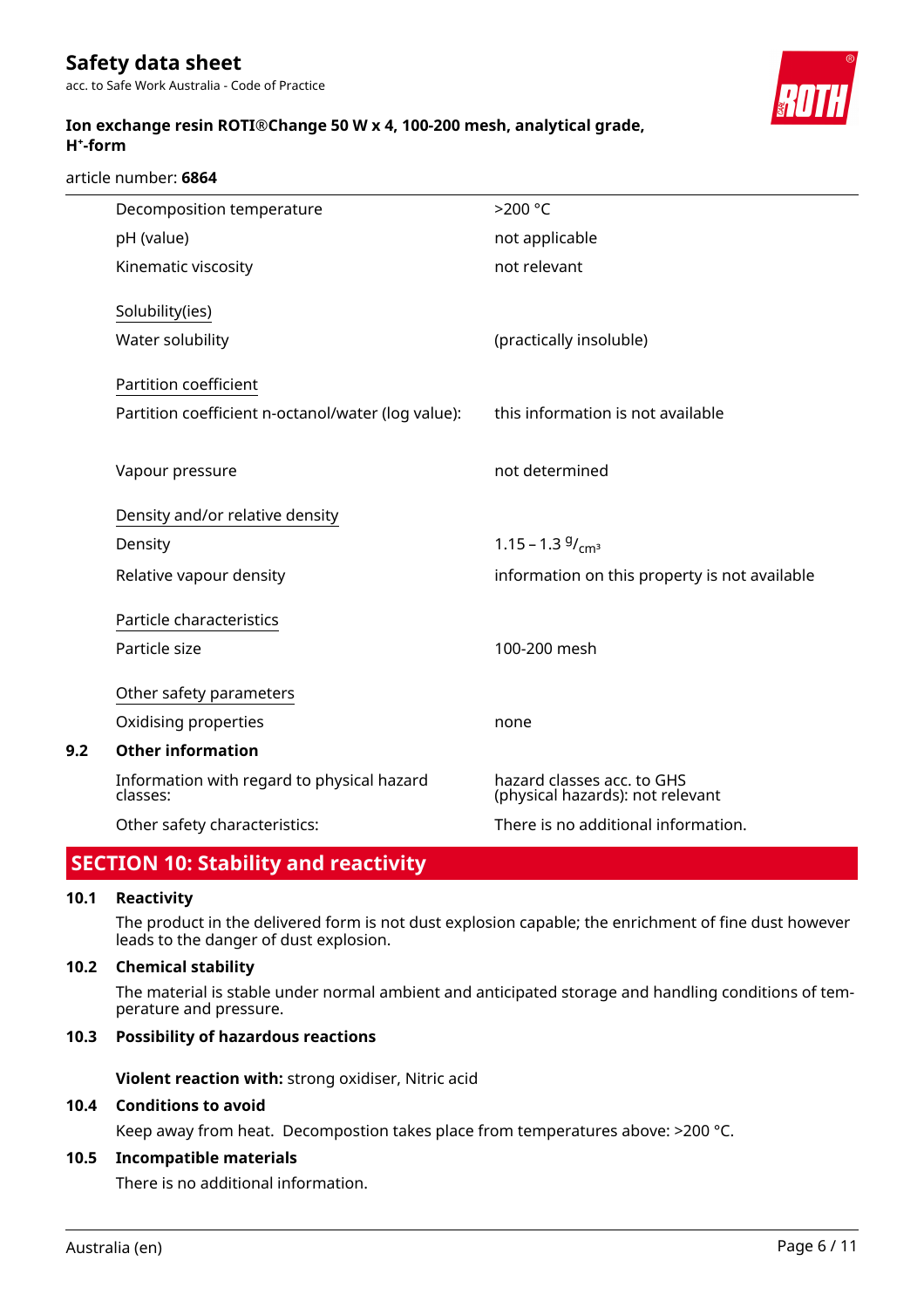#### **Ion exchange resin ROTI®Change 50 W x 4, 100-200 mesh, analytical grade, H⁺-form**

article number: **6864**

### **10.6 Hazardous decomposition products**

Hazardous combustion products: see section 5.

### **SECTION 11: Toxicological information**

#### **11.1 Information on toxicological effects**

#### **Classification acc. to GHS**

#### **Acute toxicity**

Shall not be classified as acutely toxic.

#### **Skin corrosion/irritation**

Shall not be classified as corrosive/irritant to skin.

#### **Serious eye damage/eye irritation**

Causes serious eye irritation.

#### **Respiratory or skin sensitisation**

Shall not be classified as a respiratory or skin sensitiser.

#### **Germ cell mutagenicity**

Shall not be classified as germ cell mutagenic.

#### **Carcinogenicity**

Shall not be classified as carcinogenic.

#### **Reproductive toxicity**

Shall not be classified as a reproductive toxicant.

#### **Specific target organ toxicity - single exposure**

Shall not be classified as a specific target organ toxicant (single exposure).

#### **Specific target organ toxicity - repeated exposure**

Shall not be classified as a specific target organ toxicant (repeated exposure).

#### **Aspiration hazard**

Shall not be classified as presenting an aspiration hazard.

#### **Symptoms related to the physical, chemical and toxicological characteristics**

#### **• If swallowed**

Data are not available.

#### **• If in eyes**

Causes serious eye irritation

#### **• If inhaled**

Data are not available.

#### **• If on skin**

Frequently or prolonged contact with skin may cause dermal irritation

#### **• Other information**

none

#### **11.2 Endocrine disrupting properties**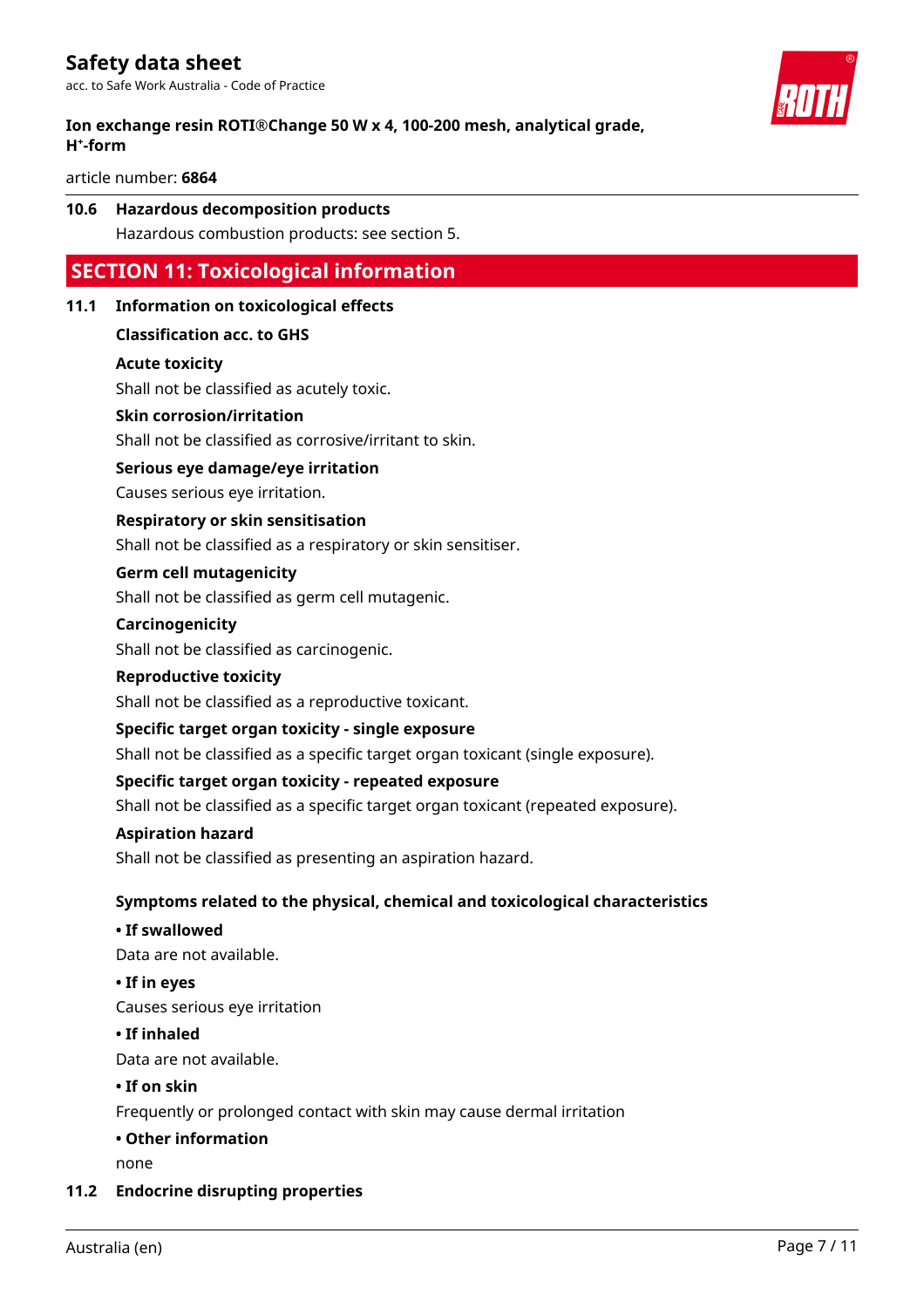### **Safety data sheet**

acc. to Safe Work Australia - Code of Practice



#### **Ion exchange resin ROTI®Change 50 W x 4, 100-200 mesh, analytical grade, H⁺-form**

article number: **6864**

Not listed.

### **SECTION 12: Ecological information**

#### **12.1 Toxicity**

Shall not be classified as hazardous to the aquatic environment.

#### **Biodegradation**

Data are not available.

- **12.2 Process of degradability** Data are not available.
- **12.3 Bioaccumulative potential** Data are not available.
- **12.4 Mobility in soil** Data are not available.
- **12.5 Results of PBT and vPvB assessment** Data are not available.
- **12.6 Endocrine disrupting properties** Not listed.
- **12.7 Other adverse effects** Data are not available.

### **SECTION 13: Disposal considerations**

#### **13.1 Waste treatment methods**



This material and its container must be disposed of as hazardous waste. Dispose of contents/container in accordance with local/regional/national/international regulations.

#### **Sewage disposal-relevant information**

Do not empty into drains.

#### **13.3 Remarks**

Waste shall be separated into the categories that can be handled separately by the local or national waste management facilities. Please consider the relevant national or regional provisions.

### **SECTION 14: Transport information**

- **14.2 UN proper shipping name** not assigned
- **14.3 Transport hazard class(es)** not assigned
- **14.4 Packing group not assigned**
- 

**14.1 UN number 14.1 UN** number

**14.5 Environmental hazards** non-environmentally hazardous acc. to the dangerous goods regulations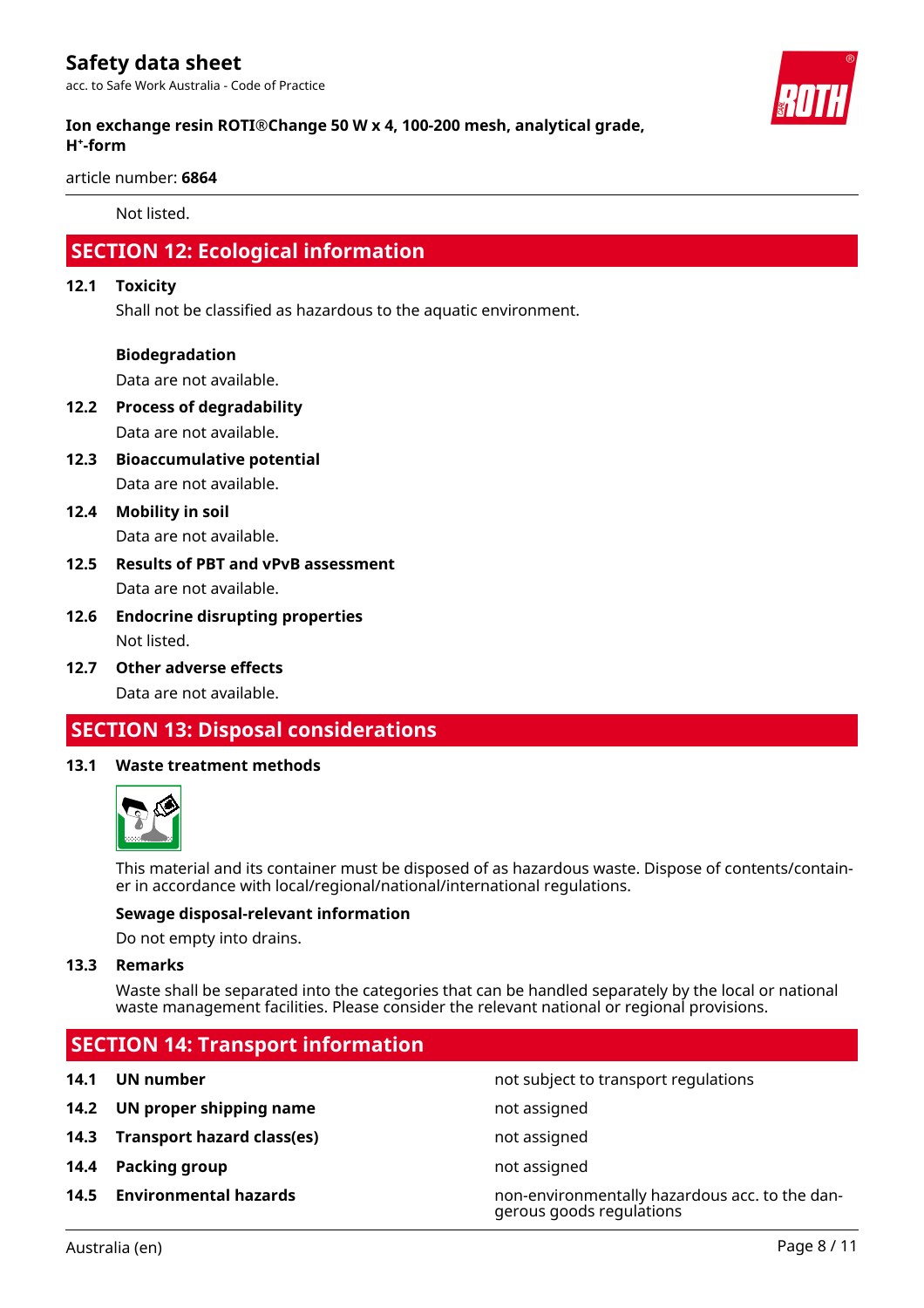

article number: **6864**

**14.6 Special precautions for user**

There is no additional information.

- **14.7 Transport in bulk according to IMO instruments** The cargo is not intended to be carried in bulk.
- **14.8 Information for each of the UN Model Regulations**

### **Transport informationNational regulationsAdditional information(UN RTDG)**

Not subject to transport regulations. UN RTDG

**International Maritime Dangerous Goods Code (IMDG) - Additional information** Not subject to IMDG.

**International Civil Aviation Organization (ICAO-IATA/DGR) - Additional information** Not subject to ICAO-IATA.

### **SECTION 15: Regulatory information**

**15.1 Safety, health and environmental regulations/legislation specific for the substance or mixture** There is no additional information.

#### **National regulations(Australia)**

**Australian Inventory of Chemical Substances(AICS)**

Substance is listed.

#### **Other information**

Directive 94/33/EC on the protection of young people at work. Observe employment restrictions under the Maternity Protection Directive (92/85/EEC) for expectant or nursing mothers.

#### **National inventories**

| <b>Country</b> | <b>Inventory</b> | <b>Status</b>       |
|----------------|------------------|---------------------|
| AU             | AIIC             | substance is listed |
| CA             | <b>DSL</b>       | substance is listed |
| <b>CN</b>      | <b>IECSC</b>     | substance is listed |
| JP             | <b>ISHA-ENCS</b> | substance is listed |
| <b>KR</b>      | KECI             | substance is listed |
| NZ             | NZIoC            | substance is listed |
| <b>PH</b>      | <b>PICCS</b>     | substance is listed |
| <b>TW</b>      | <b>TCSI</b>      | substance is listed |
| US             | <b>TSCA</b>      | substance is listed |

**Legend**

| AIIC<br>DSL<br>Domestic Substances List (DSL)<br>IECSC<br>KECI<br>NZIoC<br>PICCS<br>TCSI<br>TSCA<br>Toxic Substance Control Act | Australian Inventory of Industrial Chemicals<br>Inventory of Existing Chemical Substances Produced or Imported in China<br>ISHA-ENCS Inventory of Existing and New Chemical Substances (ISHA-ENCS)<br>Korea Existing Chemicals Inventory<br>New Zealand Inventory of Chemicals<br>Philippine Inventory of Chemicals and Chemical Substances (PICCS)<br>Taiwan Chemical Substance Inventory |
|---------------------------------------------------------------------------------------------------------------------------------|--------------------------------------------------------------------------------------------------------------------------------------------------------------------------------------------------------------------------------------------------------------------------------------------------------------------------------------------------------------------------------------------|
|---------------------------------------------------------------------------------------------------------------------------------|--------------------------------------------------------------------------------------------------------------------------------------------------------------------------------------------------------------------------------------------------------------------------------------------------------------------------------------------------------------------------------------------|

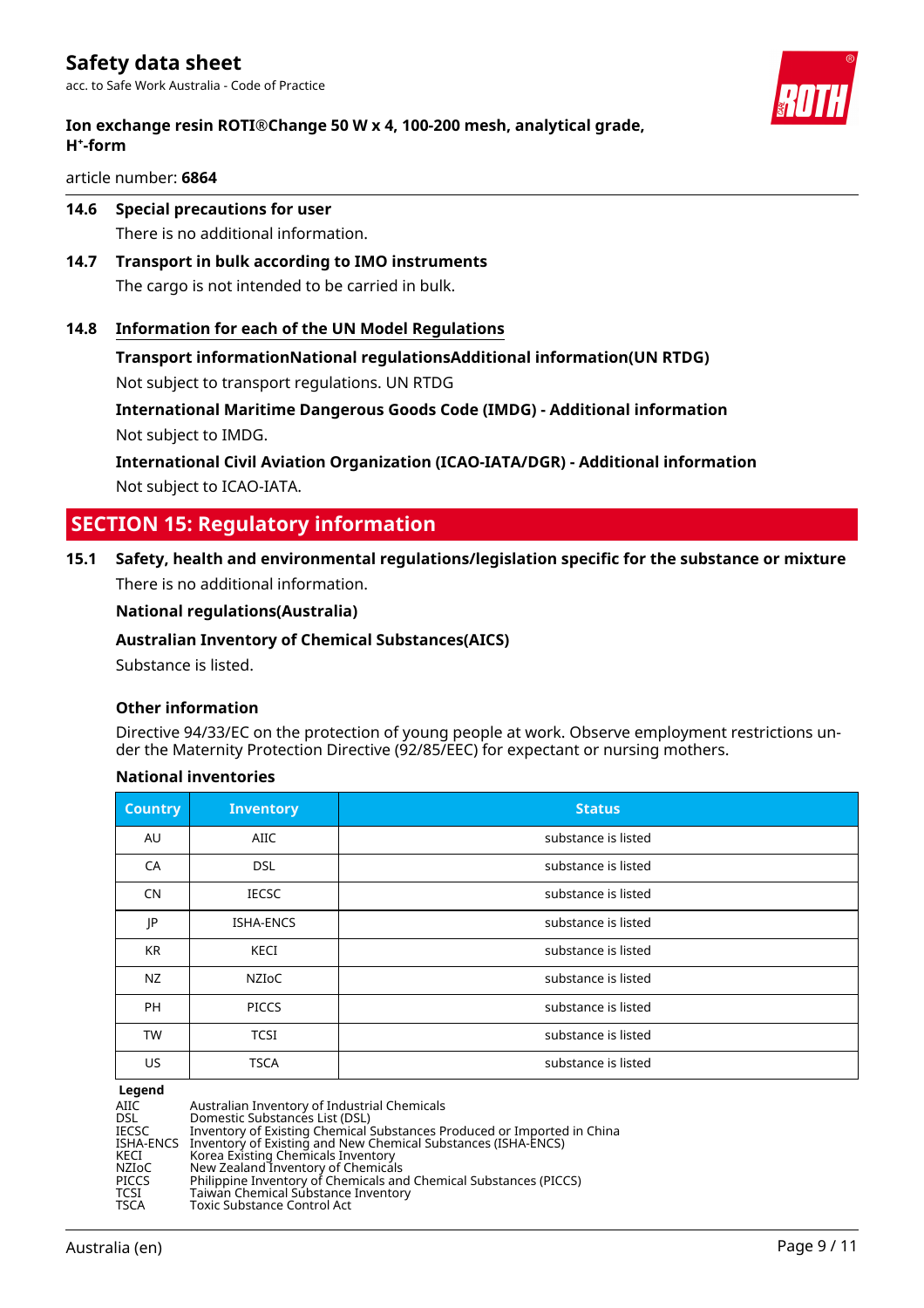### **Safety data sheet**

acc. to Safe Work Australia - Code of Practice

#### **Ion exchange resin ROTI®Change 50 W x 4, 100-200 mesh, analytical grade, H⁺-form**

article number: **6864**

#### **15.2 Chemical Safety Assessment**

No Chemical Safety Assessment has been carried out for this substance.

### **SECTION 16: Other information**

#### **Indication of changes (revised safety data sheet)**

Alignment to regulation: Globally Harmonized System of Classification and Labelling of Chemicals ("Purple book").

Restructuring: section 9, section 14

| <b>Section</b> | <b>Former entry (text/value)</b>                                                          | <b>Actual entry (text/value)</b>                                                                                             | Safety-<br>relev-<br>ant |
|----------------|-------------------------------------------------------------------------------------------|------------------------------------------------------------------------------------------------------------------------------|--------------------------|
| 2.1            |                                                                                           | Classification acc. to GHS:<br>change in the listing (table)                                                                 | yes                      |
| 2.2            | Labelling of packages where the contents do<br>not exceed 125 ml:<br>Signal word: Warning |                                                                                                                              | yes                      |
| 2.2            |                                                                                           | Labelling of packages where the contents do<br>not exceed 125 ml:<br>change in the listing (table)                           | yes                      |
| 2.2            |                                                                                           | Labelling of packages where the contents do<br>not exceed 125 ml:<br>change in the listing (table)                           | yes                      |
| 2.2            |                                                                                           | Labelling of packages where the contents do<br>not exceed 125 ml:<br>change in the listing (table)                           | yes                      |
| 2.3            | Other hazards:<br>There is no additional information.                                     | Other hazards                                                                                                                | yes                      |
| 2.3            |                                                                                           | Results of PBT and vPvB assessment:<br>According to the results of its assessment, this<br>substance is not a PBT or a vPvB. | yes                      |

#### **Abbreviations and acronyms**

| Abbr.           | <b>Descriptions of used abbreviations</b>                                                                      |
|-----------------|----------------------------------------------------------------------------------------------------------------|
| CAS             | Chemical Abstracts Service (service that maintains the most comprehensive list of chemical substances)         |
| <b>DGR</b>      | Dangerous Goods Regulations (see IATA/DGR)                                                                     |
| <b>GHS</b>      | "Globally Harmonized System of Classification and Labelling of Chemicals" developed by the United Na-<br>tions |
| <b>IATA</b>     | <b>International Air Transport Association</b>                                                                 |
| <b>IATA/DGR</b> | Dangerous Goods Regulations (DGR) for the air transport (IATA)                                                 |
| <b>ICAO</b>     | International Civil Aviation Organization                                                                      |
| IMDG            | International Maritime Dangerous Goods Code                                                                    |
| <b>PBT</b>      | Persistent, Bioaccumulative and Toxic                                                                          |
| UN RTDG         | UN Recommendations on the Transport of Dangerous Good                                                          |
| vPvB            | Very Persistent and very Bioaccumulative                                                                       |